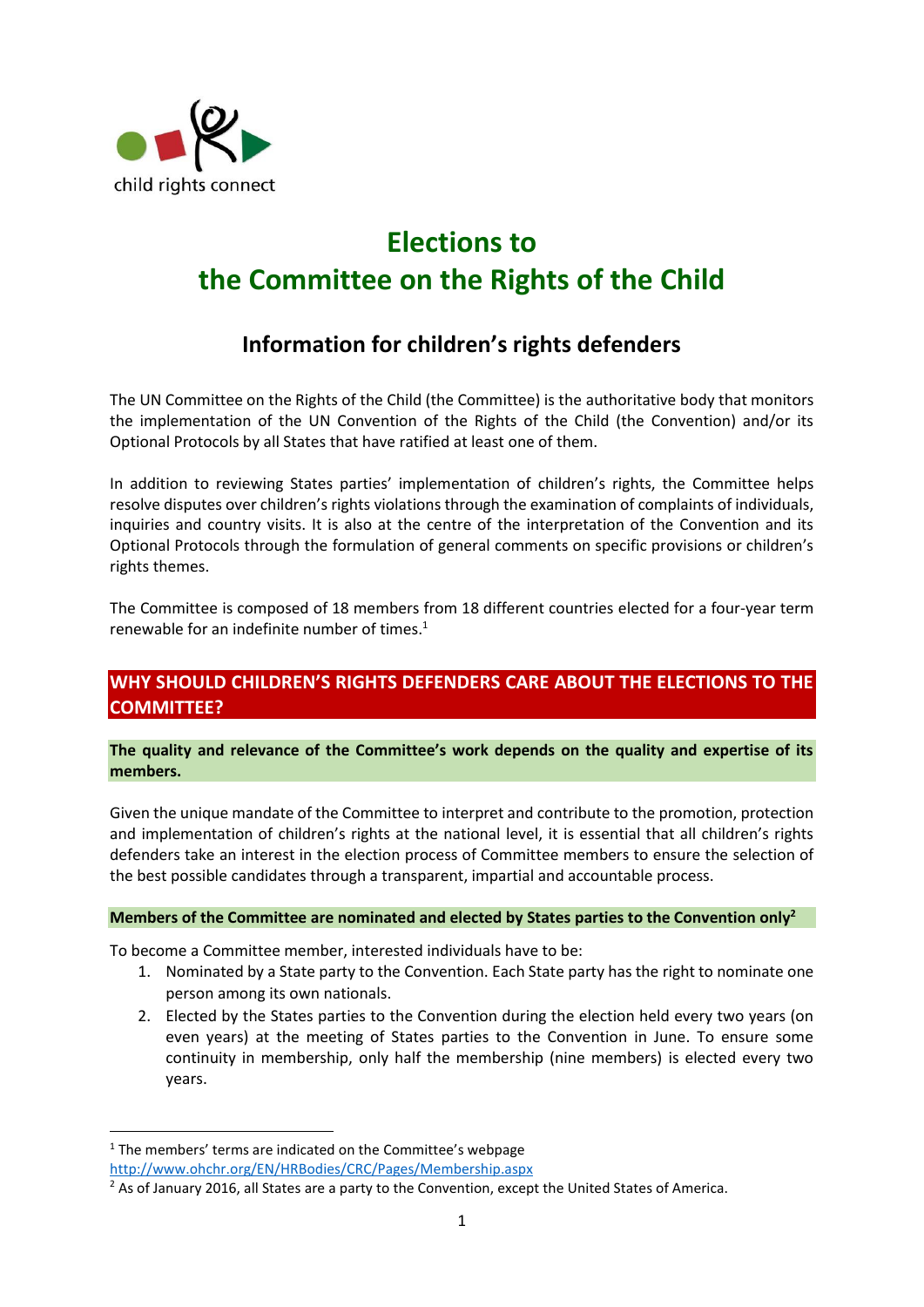#### **Geopolitical considerations may take precedence over official criteria for the selection of candidates**

The election of Committee members, like any international election process, is a highly politicised process where inter-States and regional dynamics play a key role. For example, States seek support for their nominee from other States in exchange of reciprocal support related to other UN election processes.

In fact, experience has shown that the election of a nominee is often dependent on successful lobbying by nominating States parties and the trading of votes, with little regard for the actual expertise of the nominees.

## **WHAT CAN CHILDREN'S RIGHTS DEFENDERS DO TO HELP THE BEST CANDIDATES TO GET ELECTED?**

While children's rights defenders cannot nominate or elect Committee members directly, there are a number of entry points for them to influence the official nomination and election process.

**BEFORE THE NOMINATION OF A CANDIDATE** 

**Engage in a dialogue with their government to raise awareness on the election process in general and the criteria for nomination of candidates<sup>3</sup>**

#### **Encourage their government to hold an open and transparent nomination process**

The High Commissioner for Human Rights has encouraged States parties to consider the following principles when nominating experts:<sup>4</sup>

- $\checkmark$  Rely on an open and transparent selection process;
- $\checkmark$  Consider candidates with a proven record of expertise in the relevant area (for example, through relevant work experience, publications and other achievements);
- $\checkmark$  Consider candidates who are willing to take on the full range of responsibilities of a treaty body member;
- $\checkmark$  Avoid nominations of experts holding any position that might expose them to pressures, conflict of interests or generate a real or perceived impression of a lack of independence;
- $\checkmark$  Limit the terms of service of members to a reasonable number for any given committee, bearing in mind that the most recent treaties allow a maximum of two successive terms.

Examples of public calls for nominees can be found in the informative document published by the International Disabilities Alliance for the elections of the Committee on the Rights of Persons with Disabilities at [http://www.internationaldisabilityalliance.org/en/seventh-conference-states-parties](http://www.internationaldisabilityalliance.org/en/seventh-conference-states-parties-june-2014)[june-2014.](http://www.internationaldisabilityalliance.org/en/seventh-conference-states-parties-june-2014)

An example of good practice in the Office of the High Commissioner for Human Rights (OHCHR)'s Guide for Treaty Body members, p. 23-24 [\(http://www.ohchr.org/Documents/Publications/HR\\_PUB\\_15\\_2\\_TB%20Handbook\\_EN.pdf\)](http://www.ohchr.org/Documents/Publications/HR_PUB_15_2_TB%20Handbook_EN.pdf).

1

<sup>&</sup>lt;sup>3</sup> See our section "What makes a 'good' candidate?" below.

<sup>&</sup>lt;sup>4</sup> See resolution A/66/860, sect. 4.4.2., extracted from the OHCHR Handbook for human rights treaty body members, p.21, accessible at:

[http://www.ohchr.org/Documents/Publications/HR\\_PUB\\_15\\_2\\_TB%20Handbook\\_EN.pdf](http://www.ohchr.org/Documents/Publications/HR_PUB_15_2_TB%20Handbook_EN.pdf)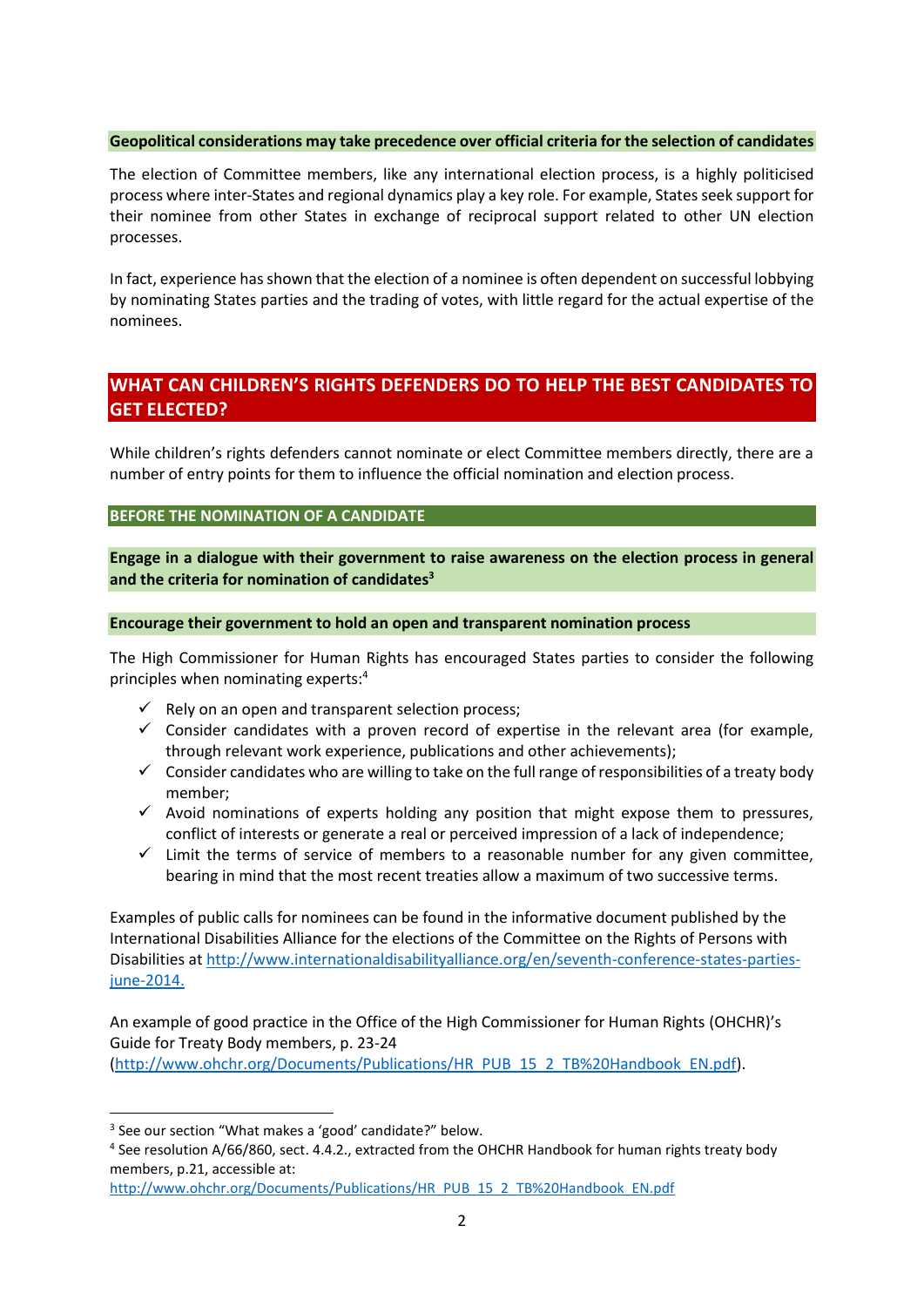In addition, States should be encouraged to:

- $\triangleright$  Advertise the position well in advance of the elections;
- $\triangleright$  Establish an advisory committee comprising children's rights defenders that it will consult throughout the process;
- $\triangleright$  Consult with and inform the national Parliament about the process to ensure transparency and accountability;
- $\triangleright$  Interview potential candidates; and
- $\triangleright$  Select a candidate taking into account the official criteria as well as the opinion of the advisory committee.

#### **Publicise the process as much as possible to ensure a good pool of candidates**

#### **Proactively identify qualified candidates from among their nationals and invite them to apply**

If there is no official advertisement of the position from the government, children's rights defenders can seek support for the proposed candidate from government officials working on children's issues (e.g. the ministry responsible for monitoring the implementation of the Convention and the Ministry of Foreign Affairs which is usually responsible for the transmission of the nomination to the United Nations).

#### **Support the candidate(s) who best meets the recommended criteria and covers expertise gaps in the composition of the Committee**

Where appropriate, depending on the political context, children's rights defenders may disseminate information on the different candidates, including to the wider public; and support those who fulfil the recommended criteria with well-reasoned arguments. It is important to encourage governments to nominate a candidate on the basis of merit alone rather than for political considerations.

**Child participation in the nomination process**. Child Rights Connect will also develop guidance for children to influence the elections of Committee members. If you have any experience or idea to share, please contact us at [crcreporting@childrightsconnect.org](mailto:crcreporting@childrightsconnect.org)

#### **AFTER A CANDIDATE IS NOMINATED**

#### **Encourage your State to lobby for its nominee in New York and Geneva**

Most elected Committee members have been brought to New York by their government just prior to the elections in order to meet directly with UN Missions. Experience has shown that candidates who are elected in the first and second rounds usually have the strong support of their government who has lobbied heavily on their behalf.

Children's rights defenders can assist the candidate and the government to design and implement an electoral campaign. Where appropriate, children's rights defenders may engage in the electoral campaign through support letters and meetings with UN missions in New York, in Geneva and at regional level, as well as with embassies in the candidate's country. But open support from NGOs to candidate can sometimes be counterproductive, depending on the political context, in which case low profile and soft diplomacy might work better.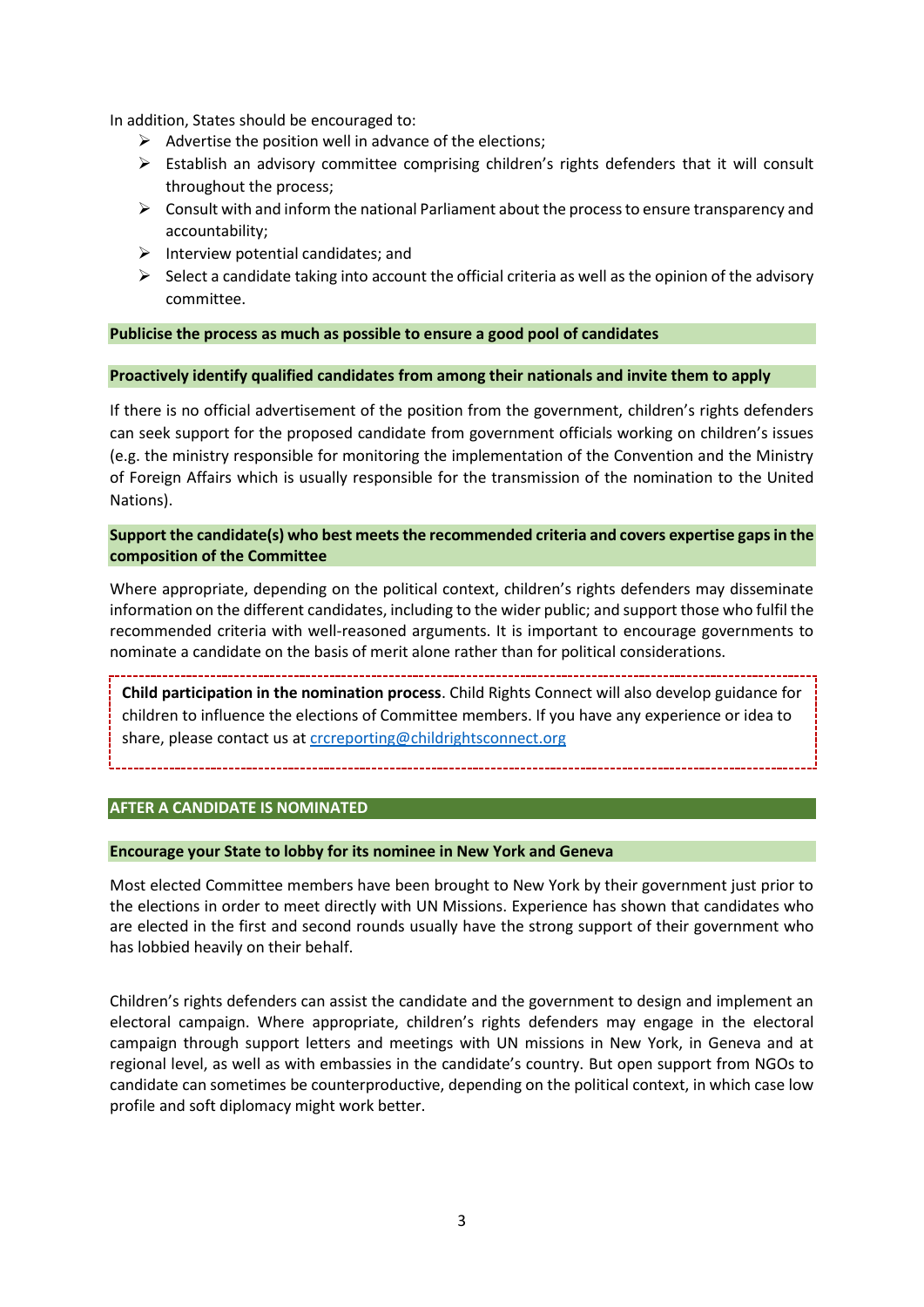#### **Raise awareness and promote coordination at regional level to limit the number of candidates nominated from an underrepresented region**

In order to ensure strong geographical representation, States parties within a region may reach a consensus on candidates prior to the election itself. Indeed, experience with the elections to the Committee and other treaty bodies shows that if there are too many nominees from one region, this can result in none of them receiving sufficient votes to be elected.



 Work closely with UNICEF and your national human rights institution, if you have one, in this process as they often have the ear of high-level government officials.

 It is more effective if children's rights defenders support candidates in a coordinated way, rather than having different actors supporting different

candidates.

Lobbying against some candidates might be counterproductive.

• If you support a candidate, it is important to secure the strong support of the government, since the amount of lobbying that the government is willing to do often ensures the election of the candidate.

## **WHAT MAKES A 'GOOD' CANDIDATE?**

#### **ESSENTIAL REQUIREMENTS – OFFICIAL CRITERIA<sup>5</sup>**

#### **1. Be experts and have recognized competence in the field covered by the Convention**

*Their expertise in the field of human rights, and particularly children's rights, should be demonstrated by their past and/or current work and other activities listed in their CVs.*

#### **2. Have high moral standing**

#### **3. Represent all regions and the principal legal systems**

**4. Exercise their functions in an independent and impartial manner and be perceived to be independent and impartial**

*In this context, it is important to bear in mind that nationality, place of residence, current and past employment, membership of or affiliation with an organization or the government, family and social relations can be factors of real or perceived conflict of interest.*

#### **5. Serve in their personal capacity**

**.** 

<sup>5</sup> Criteria 1, 2 and 3 are enshrined in the Convention

[<sup>\(</sup>http://www.ohchr.org/EN/ProfessionalInterest/Pages/CRC.aspx\)](http://www.ohchr.org/EN/ProfessionalInterest/Pages/CRC.aspx), criterion 4 is specified in the Committee's rules of procedure, criteria 4 and 5 are contained in the UN Guidelines on the independence and impartiality of members of the human rights treaty bodies, the "Addis Ababa Guidelines" [\(http://www.ohchr.org/EN/HRBodies/Pages/ElectionsofTreatyBodiesMembers.aspx\)](http://www.ohchr.org/EN/HRBodies/Pages/ElectionsofTreatyBodiesMembers.aspx) and criteria 6, 7 and 8 are

included in the UN General Assembly Resolution 68/268 on Treaty Bodies Strengthening [\(http://www.ohchr.org/EN/HRBodies/HRTD/Pages/TBStrengthening.aspx\)](http://www.ohchr.org/EN/HRBodies/HRTD/Pages/TBStrengthening.aspx).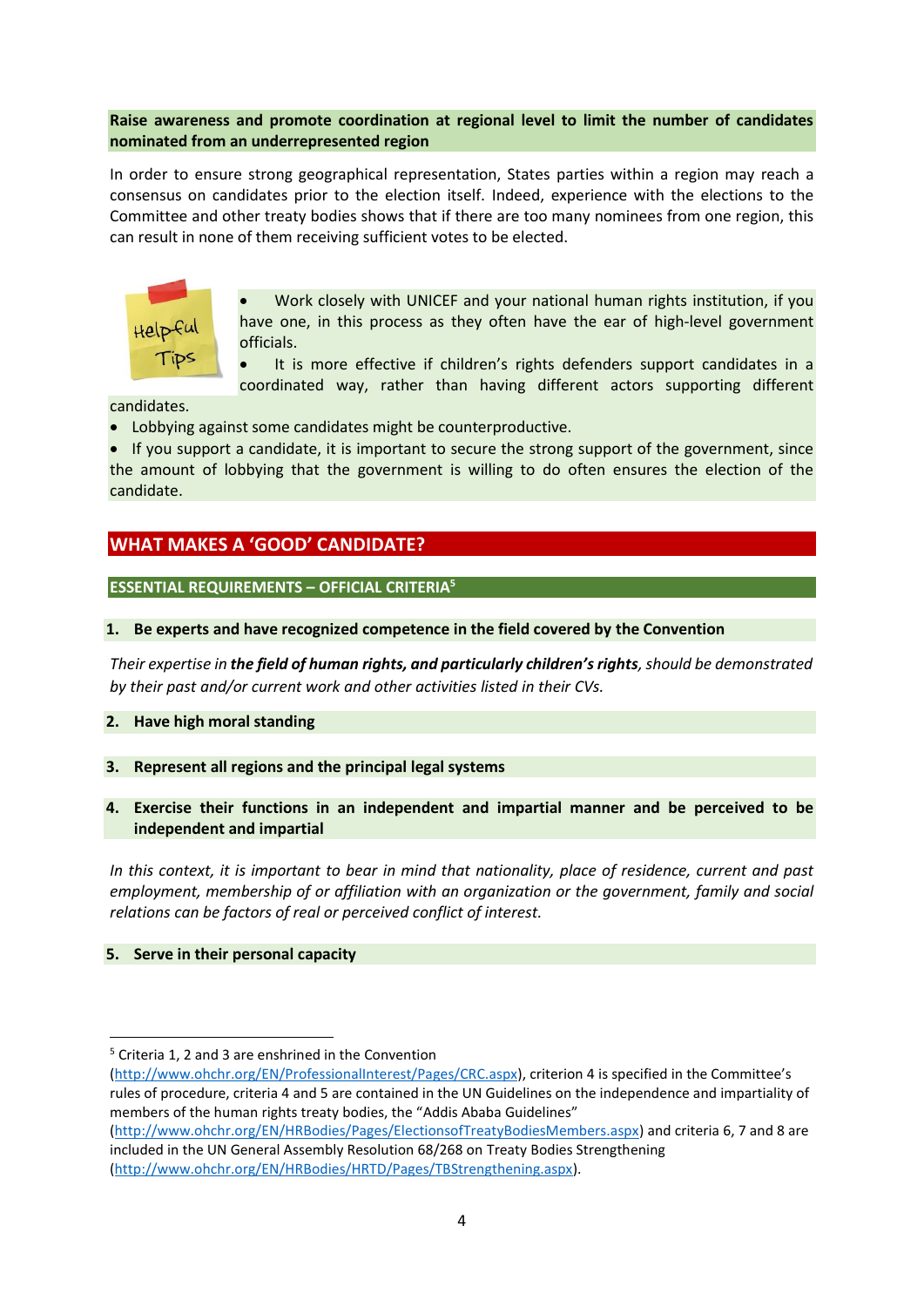#### **6. Be appointed in a manner to ensure regional and gender balance, professional background and different legal systems, as well as the tenure of current members**

*It is worth noting however that there are no regional quotas requiring or limiting the number of candidates per region. To facilitate the election process, OHCHR provides States with an information note on the current situation with respect to the composition of the treaty body, reflecting the balance in terms of geographical distribution and gender representation, professional background and different legal systems, as well as the tenure of current members.*

#### **7. Represent different forms of civilization and the participation of experts with disabilities**

**8. Be able to work in at least one of the official three working languages chosen by the Committee, namely English, French and Spanish**

#### **DESIRABLE REQUIREMENTS – Based on Child Rights Connect's work with the Committee since its creation**

- Have an **understanding of the United Nations human rights system**.
- Have a basic **command of English** (all official documents are drafted in English and then translated into other languages and English is the most commonly used language during informal meetings).
- Have a **professional background that can contribute to the Committee's holistic approach**, which emphasizes the inter-relationship and interdependence of all articles of the Convention, such as lawyers, psychologists, social workers, teachers, and doctors.
- Have **experience working with a range of stakeholders,** including NGOs, children, national human rights institutions and ombudspersons for children.
- Be aware and **sensitive to cultural differences.**
- $\checkmark$  Be committed to **listening directly to children** and give due consideration to their views.
- Have a good **political sense**. Members have to engage in a constructive dialogue with States and often have to speak on behalf of the Committee in highly sensitive political settings, such as the Human Rights Council.
- $\checkmark$  Have good **drafting and analytical skills** for research, report writing and editing.
- $\checkmark$  Have the capacity to **engage in online communications**, especially in between sessions, and therefore be able to use a computer, internet and emails.

#### **PRACTICAL REQUIREMENT – Be able to commit to the responsibilities and tasks of a Committee member without remuneration**

The typical workload of a Committee member includes:

- Be present in Geneva at least during the entire sessions of the Committee (12 weeks per year in January/February, May/June and September/October).
- Read and analyse the country files for each State party to be reviewed.
- Present draft documents.
- Participate to the constructive dialogues with States parties.
- Participate to pre-sessional meetings with NGOs, NHRIs, UN agencies and children.
- Participate to meetings regarding other areas of work of the Committee than the reporting process, which may take place outside the Committee's official meeting hours.
- Prepare for and undertake country visits.
- Participate to training workshops, events and seminars on behalf of the Committee.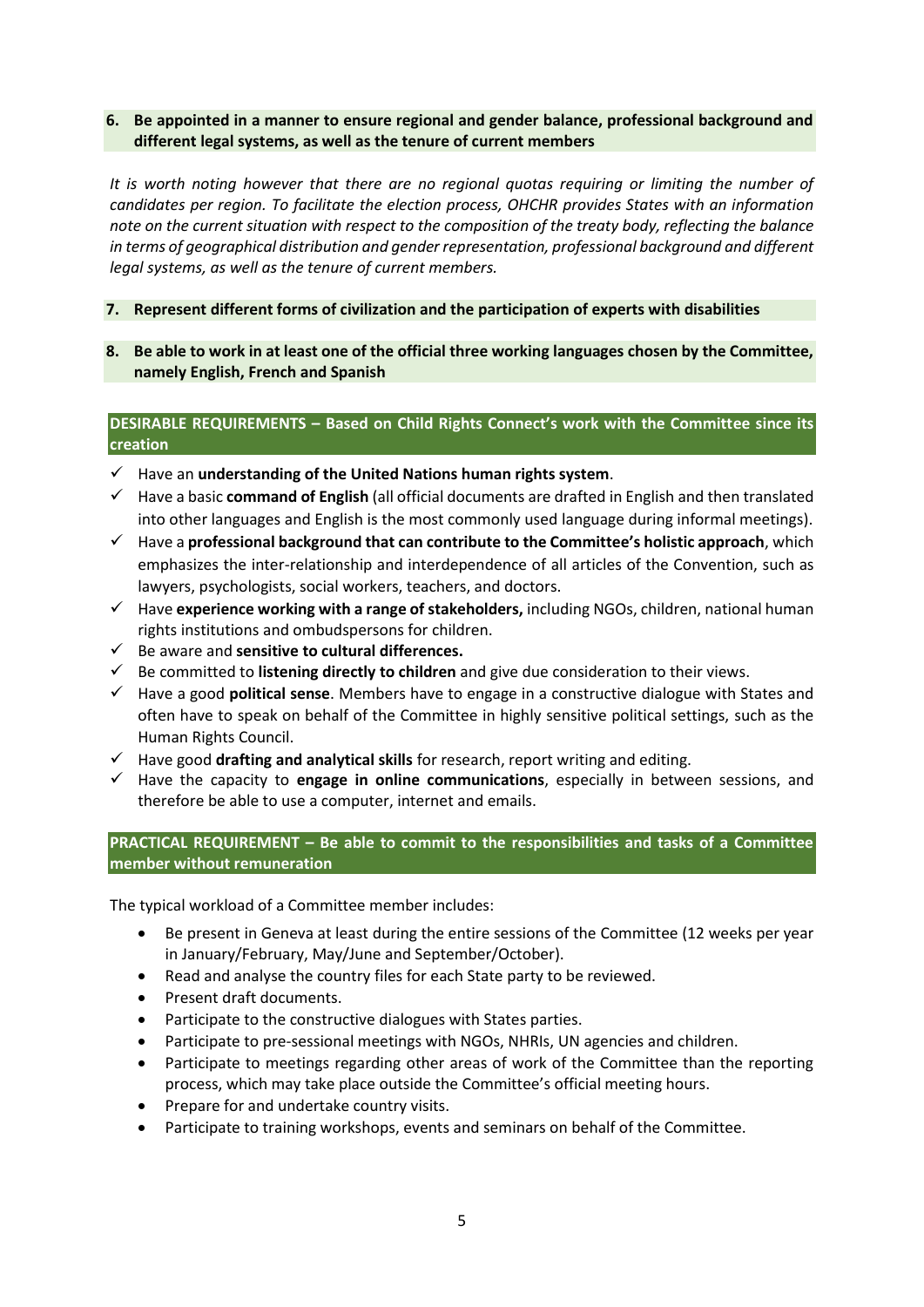In addition, members often take on additional roles and responsibilities, which increase their workload, including in between sessions.<sup>6</sup>

It is therefore essential that candidates commit and have the capacity to **devote sufficient time to the work of the Committee** without remuneration (only travel expenses and living costs in Geneva are covered during the Committee's sessions and abroad when the member officially attends an event on behalf of the Committee).

## **WHAT IS THE NOMINATION AND ELECTION TIMEFRAME?**

#### **Official launch of the nomination process: mid-February**

By mid-February of an election year (even years), i.e. at least four months before the elections, the States parties to the Convention receive a letter from the Secretary General of the United Nations inviting nominations. Updated information regarding the Committee's election is posted on its elections webpage [\(http://www.ohchr.org/EN/HRBodies/CRC/Pages/Elections.aspx\)](http://www.ohchr.org/EN/HRBodies/CRC/Pages/Elections.aspx).

#### **Official deadline for States parties to nominate candidates: mid-April**

States parties nominate candidates by submitting their nominations to OHCHR together with the curricula vitae (CVs) of the nominees.<sup>7</sup> But late nominations up to the day of the elections are accepted.

#### **Elections: June**

1

Elections are held by secret ballot during the meeting of States parties that takes place at the United Nations in New York in June. Each State party has 9 votes, one for each vacant seat.

#### **First ballot: States parties vote for 9 out of all nominees.**

- $\triangleright$  Nominees who obtain more than 50% of votes of States parties present and voting are elected.
- $\triangleright$  If more than nine nominees obtain such a score, those with the largest number of votes are elected.
- $\triangleright$  If less than nine nominees obtain such a score, there will be additional ballots to fill the remaining seats.

#### **Additional ballots: States parties vote for a restricted number of remaining nominees.**

- $\triangleright$  Candidates for the second and third ballots are limited to not more than twice the number of places remaining to be filled. The selection of those top candidates is done based on the number of votes obtained in the previous ballot.
- $\triangleright$  Voting continues until all nine places are filled.

<sup>6</sup> For a detailed description of what these roles can be, see OHCHR Guide for Treaty Bodies members, p. 38-41 [\(http://www.ohchr.org/Documents/Publications/HR\\_PUB\\_15\\_2\\_TB%20Handbook\\_EN.pdf\)](http://www.ohchr.org/Documents/Publications/HR_PUB_15_2_TB%20Handbook_EN.pdf).

 $<sup>7</sup>$  These CVs follow a template and are limited to 5 pages. They should contain the following information on the</sup> nominee: first and last names, date and place of birth, working languages, current position/function (5 lines maximum), main professional activities (10 lines maximum), educational background (5 lines maximum), other main activities in the field relevant to the mandate of the Committee (10 lines maximum), and a list of most recent publications in the field (5 lines maximum). CVs of the nominees as well as other relevant documents can be found on the OHCHR website at <http://www.ohchr.org/EN/HRBodies/CRC/Pages/Membership.aspx>.